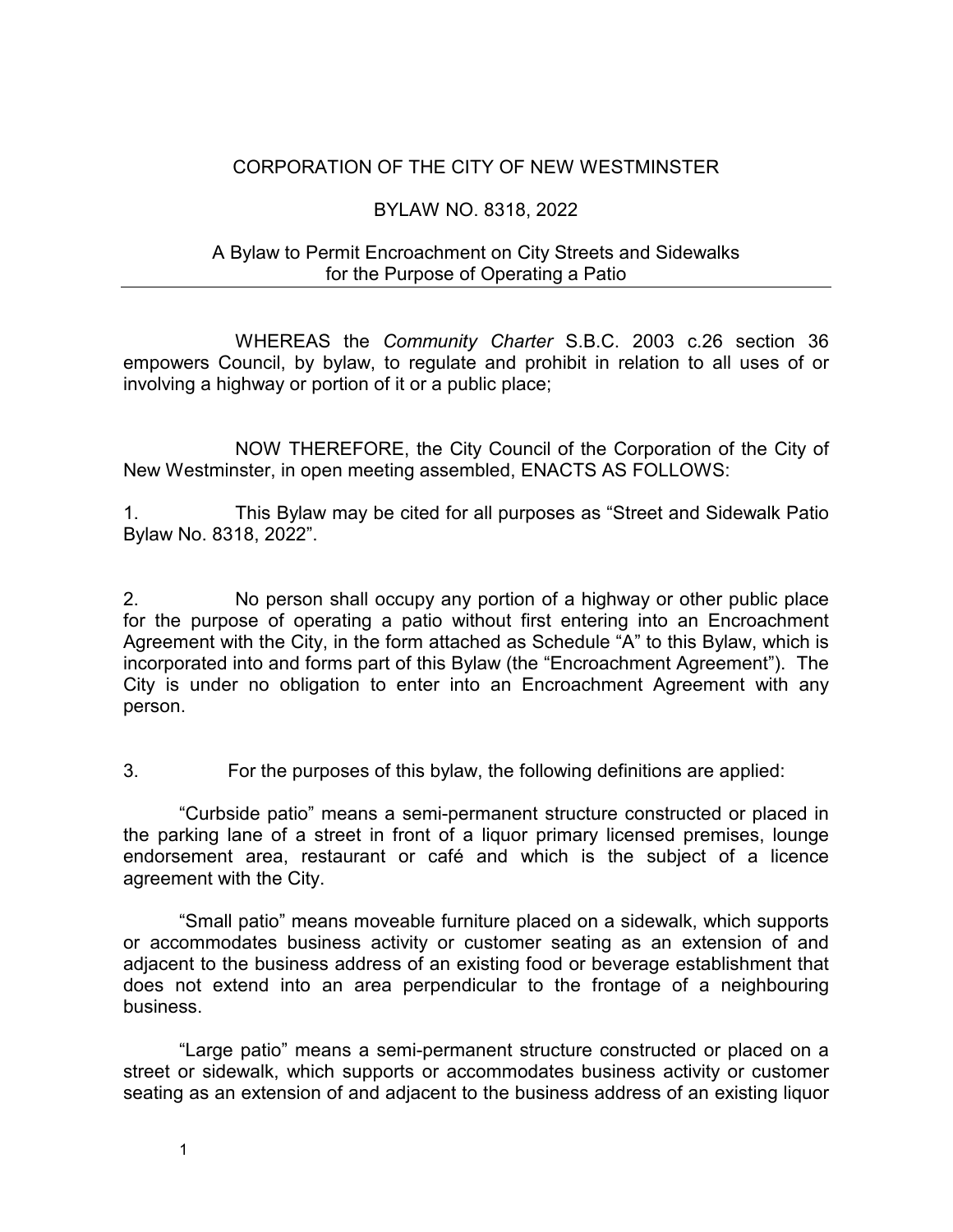primary licensed premises, lounge endorsement area, restaurant or café establishment and which is the subject of a licence agreement with the City.

"Patio" means "curbside patio", "small patio" and "large patio"

"Seasonal patio term" is defined as April 1 – October 31.

4. Effective January 1, 2023, and unless waived or reduced after an application to the City Engineer, every person entering into an new Encroachment Agreement and encroaching on the City's streets for the purpose of operating a patio, shall upon execution of the Encroachment Agreement pay to the City the following;

- (a) Patio application fee of \$50 required per term of seasonal patio installation and once for a year-round patio.
- (b) Encroachment Patio Fees
	- i. Year Round Patio: annual fee of \$26.91 per square metre (\$2.50 per square foot) of sidewalk or street encroached upon; or
	- ii. Seasonal Patio (April 1 October 31): annual fee of \$15.72 per square metre (\$1.46 per square foot) of sidewalk or street encroached upon; or
	- iii. Small patio: annual fee of \$30 per table and two chairs.
- (c) A security deposit in the amount of \$600.

5. Unless amended or varied by the City Engineer, no person shall encroach upon the City's streets for the purpose of operating a patio, unless the patio is an extension of a liquor primary licensed premises, lounge endorsement area, restaurant or café which occupies a building immediately behind the street property line.

6. Unless amended or varied by the City Engineer, no patio shall extend beyond the width of the abutting liquor primary licensed premises, lounge endorsement area, restaurant or café's frontage.

- 7. A patio may not be operated between:
	- 10:00 pm and 9:00 am for a liquor primary establishment or lounge endorsement area in a commercial zoning district; or
	- 11:00 pm and 9:00 am for a lounge endorsement area, in an industrial zoning district.

2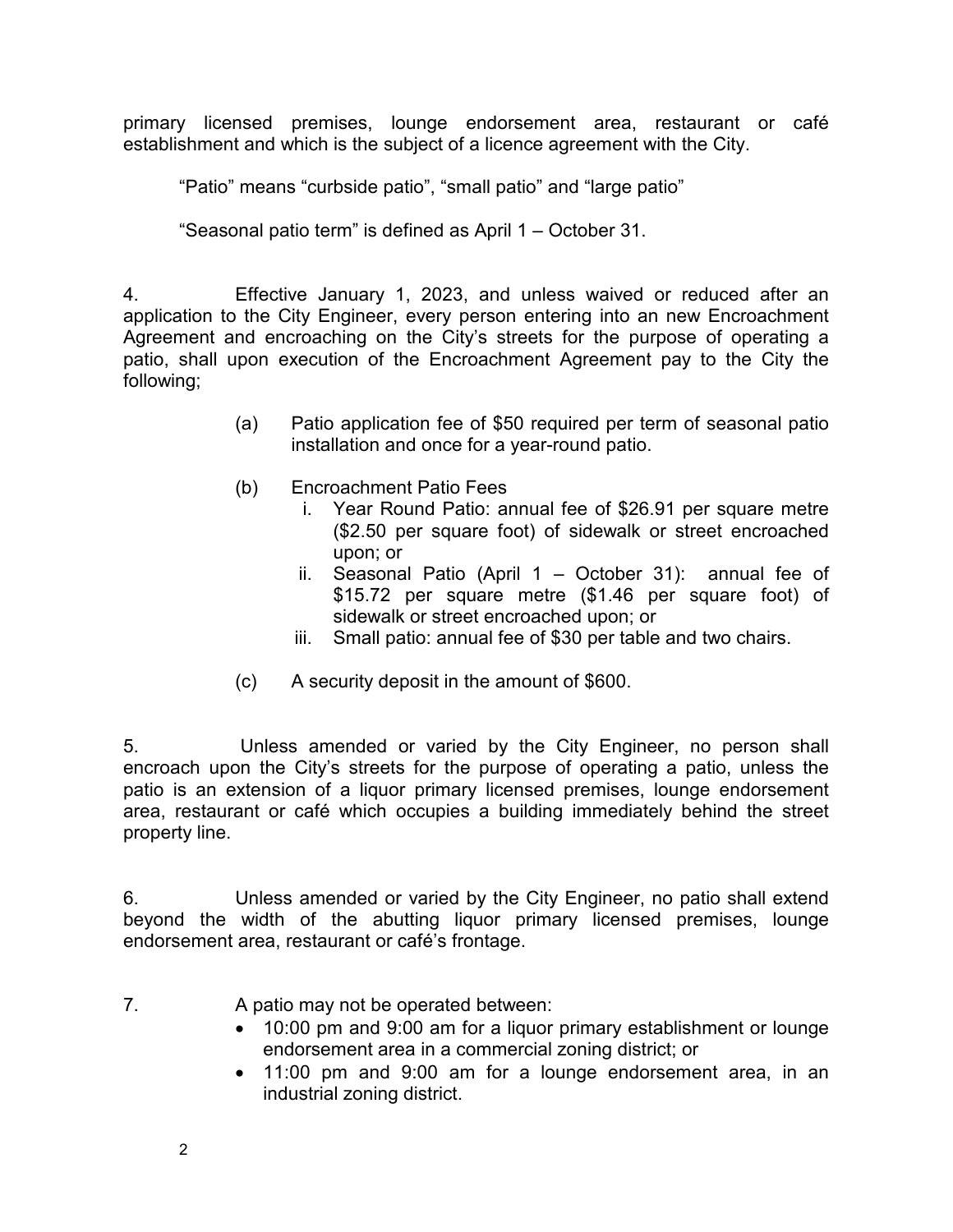8. Smoking is prohibited in all patios.

9. Unless amended or varied by the City Engineer, the outside edge of the patio shall not extend into the sidewalk any closer than 1.8 metres (6 feet) from the face of the curb. The minimum clearance from any obstruction on the sidewalk to the outer edge of the patio shall be 1.5 metres (5 feet).

10. Every application to encroach upon the City's streets for the purpose of operating a patio shall be accompanied by the following:

- (a) an application form indicating the applicant's willingness to enter into an Encroachment Agreement with the City and providing a description of the purpose and design of the patio;
- (b) one copy of a site plan of the establishment, the patio and the adjacent sidewalk and curb, clearly showing all exits, outside tables and chairs, bus zones, parking, landscaping, trees, and any other City street furniture to a distance of 4.5 metres (15 feet) on either side of the establishment frontage;
- (c) such other information as may be necessary to illustrate any features of the patio's design.

11. The City Engineer shall have all powers and authority necessary to enforce the provisions of this Bylaw.

12. Highway Encroachment Bylaw No. 5740, 1988 does not apply to an encroachment for the purposes of operating a patio.

13. "New Westminster Sidewalk Cafe Encroachment Bylaw, No. 6370, 1997" is hereby repealed.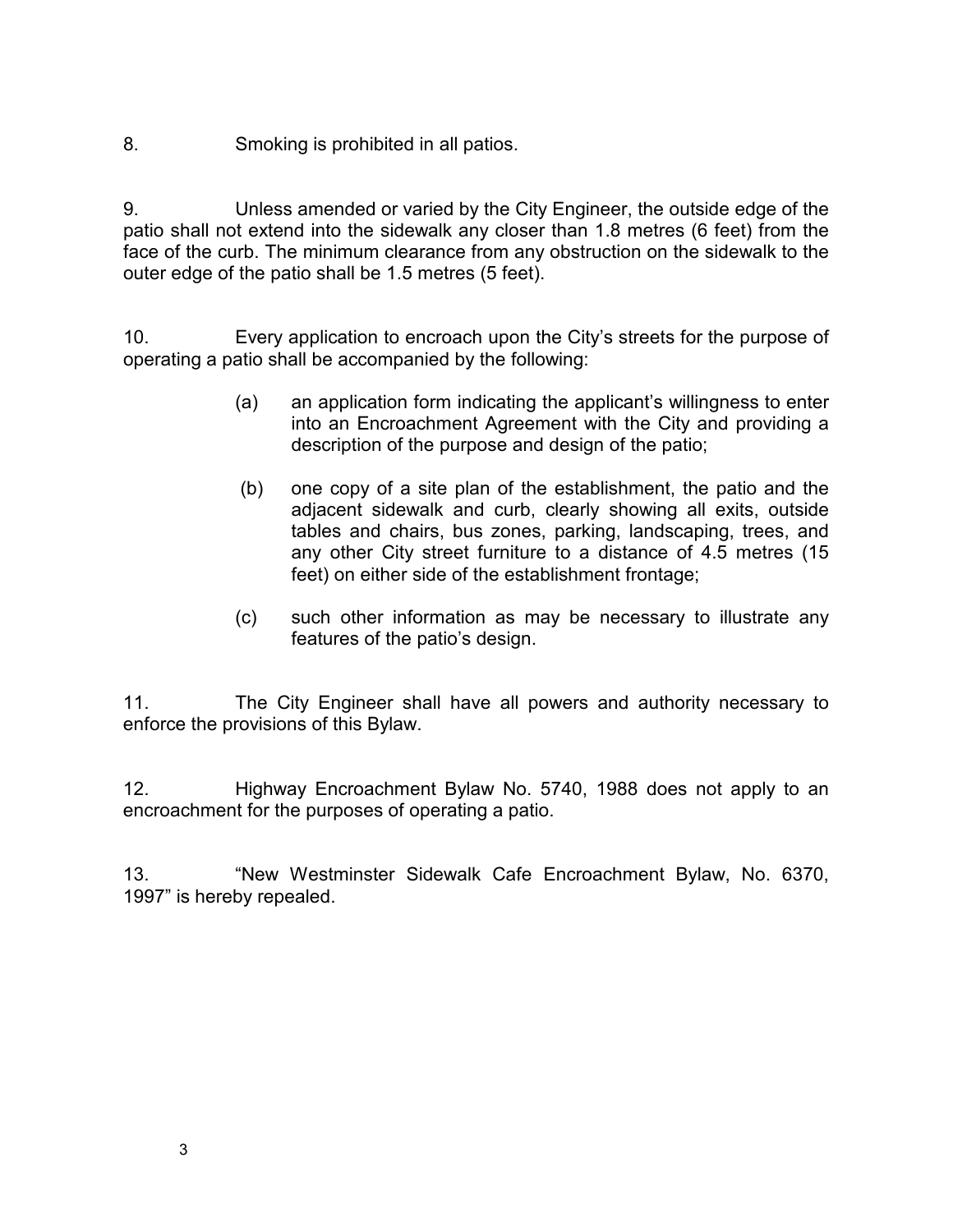**Adopted March 28, 2022**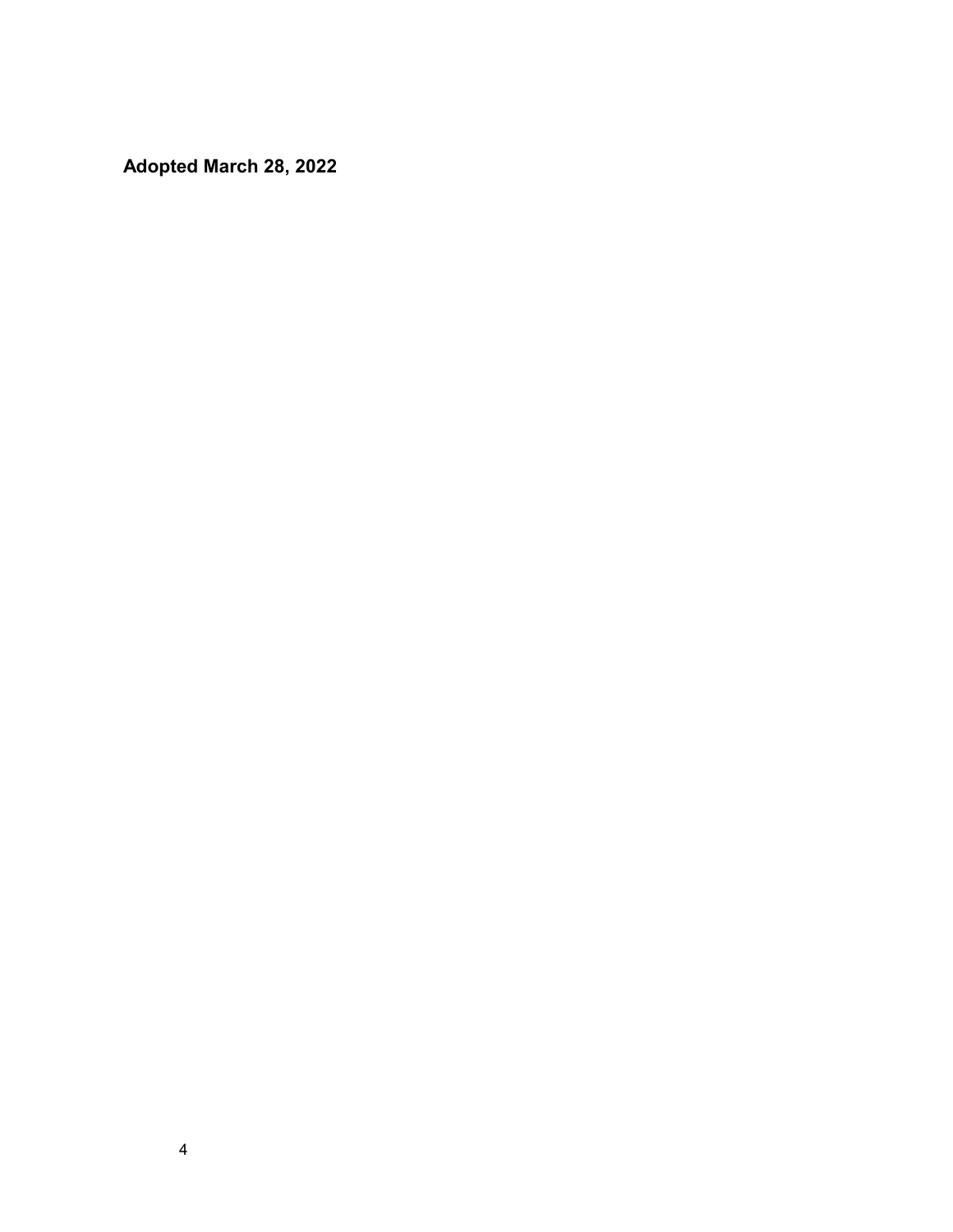# SCHEDULE "A"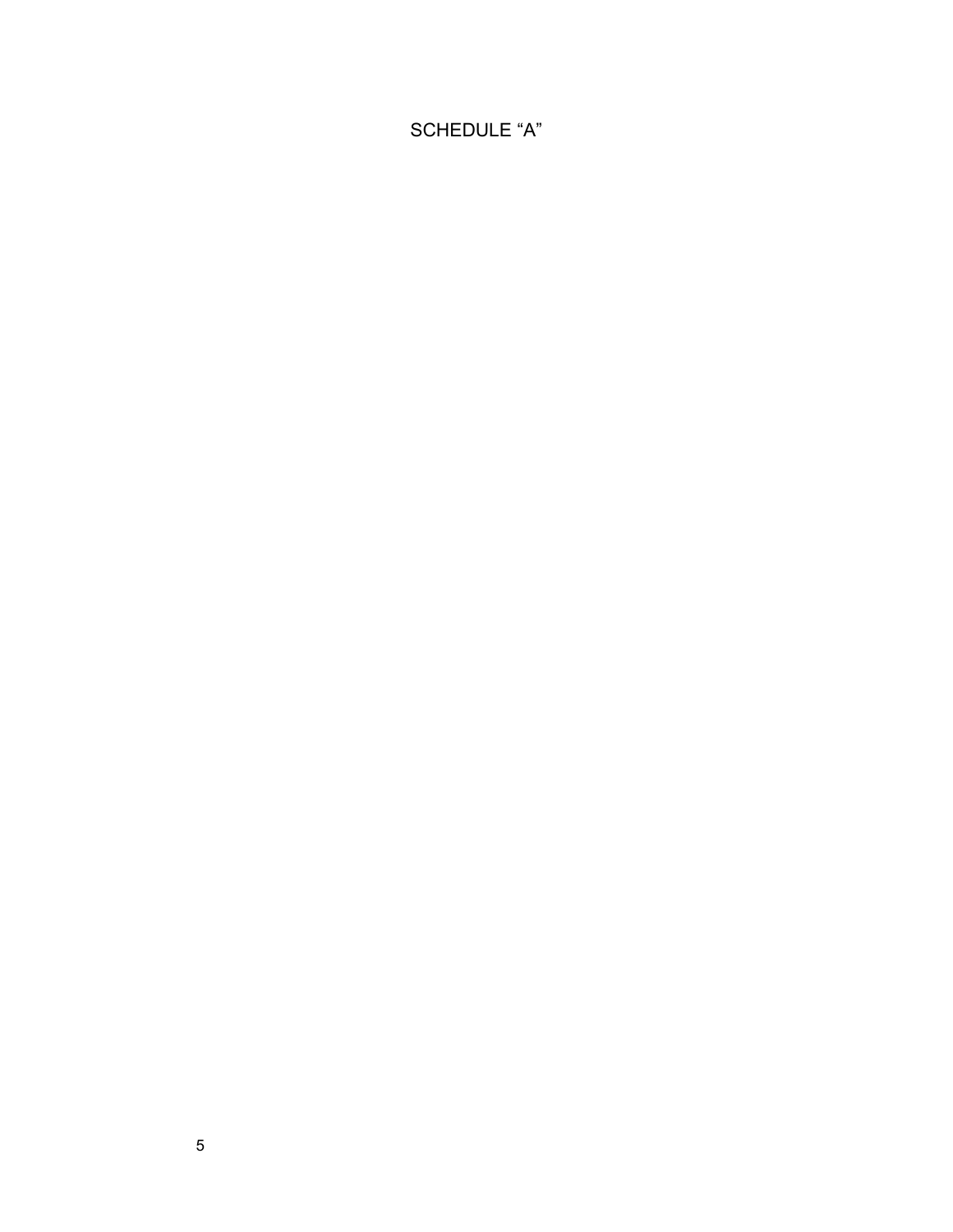THIS ENCROACHMENT AGREEMENT dated the day of 20

BETWEEN:

(the "Applicant")

AND:

CORPORATION OF THE CITY OF NEW WESTMINSTER City Hall 511 Royal Avenue New Westminster, B.C. V3L 1H9 (the "City")

## RECITALS

A. The Applicant is the liquor primary operator, lounge, restaurant, or café, on the Lands defined in this Agreement.

B. The Applicant has requested that the City grant its permission to use the Encroachment Area defined in this Agreement for the purpose of operating a patio.

C. The City agrees to grant the Applicant's request subject to the provisions of the City's bylaws as amended from time to time and subject to the terms and conditions of this Agreement;

THIS AGREEMENT WITNESSES THAT in consideration of the promises contained in this Agreement and other good and valuable consideration THE PARTIES HEREBY AGREE AS FOLLOWS:

## Lands

1. The liquor primary licensed premises, lounge endorsement area, restaurant or café is operated on lands situated in the City of New Westminster, British Columbia, which are more particularly described as:

(the "Lands")

Permission to Encroach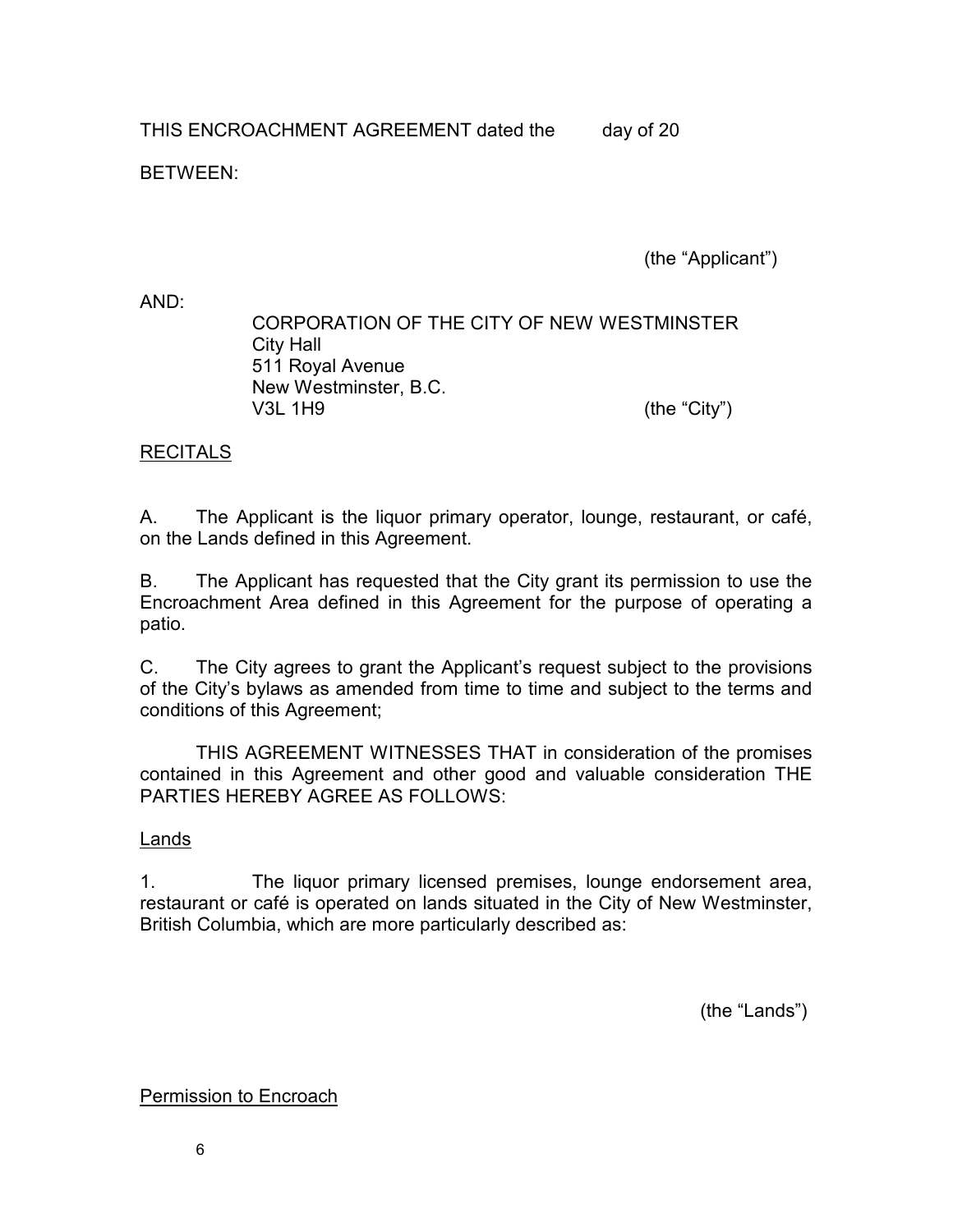2.(1) The City, subject to the terms of this Agreement, grants the Applicant permission to encroach upon that portion of highway in the City which is shown outlined on the Sketch attached as Schedule "1" to this Agreement and which is further described as:

## (the "Encroachment Area")

2.(2) The Applicant shall not undertake any construction or other work, or deposit any chattels or other materials associated with the patio in the Encroachment Area (collectively the "Works") without the written permission of the City. The Applicant shall not permit the Works to encroach on any highway other than the Encroachment Area.

## Title

3. This Agreement does not give the Applicant any legal or equitable interest of any kind in the Encroachment Area. The Encroachment Area retains its status as a highway.

### **Payment**

4.(1) Upon execution of this Agreement, the Applicant shall, for the first year of this Agreement, pay to the City the current annual patio encroachment fee prescribed by Section 4 of the City of New Westminster Street and Sidewalk Patio Bylaw No. 8318, 2022 (the "Encroachment Fee"), and an amount of \$600.00 to be held by the City as a security deposit against the works. This deposit will be released to the applicant upon termination of the Agreement less any charges, if any, incurred by the City associated with maintenance or removal of the works.

4.(2) Each year thereafter on the anniversary date of the execution of this Agreement, the Applicant shall pay to the City the prevailing Encroachment Fee for that year as prescribed by Section 4 of the City of New Westminster Street and Sidewalk Patio Bylaw No. 8318, 2022.

#### Maintenance

5.(1) The Applicant shall at all times and at their own expense keep and maintain the Works and the Encroachment Area in good and sufficient repair to the satisfaction of the City.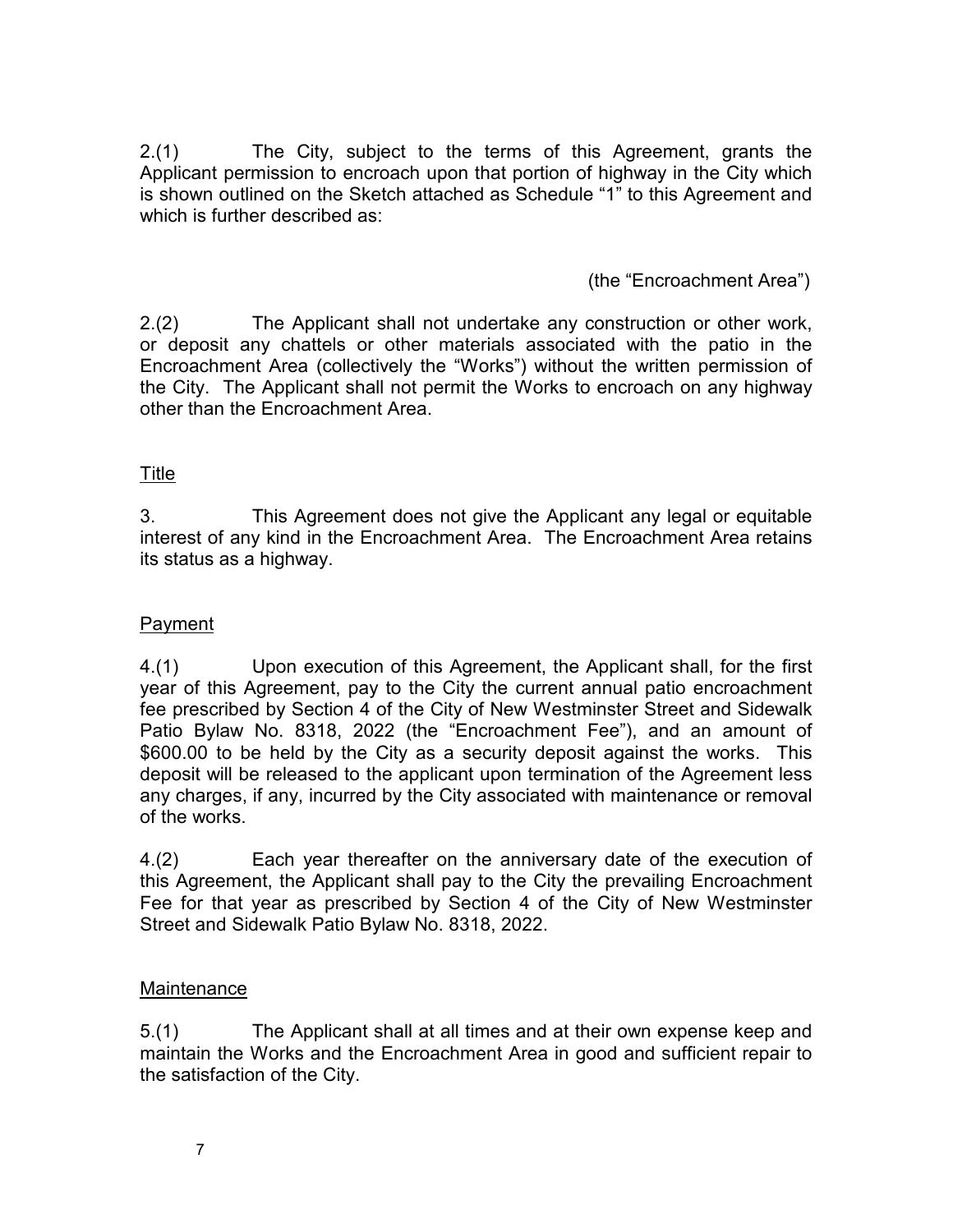5.(2) The Applicant shall not make any structural alterations to the Works without the prior written consent of the City.

5.(3) If the Applicant fails to keep the Works in good repair to the satisfaction of the City, the City may, in its sole discretion, cause such repairs to be made, including structural changes, as it deems necessary at the Applicant's expense. The Applicant shall pay the costs of the repairs to the City forthwith on demand.

5.(4) Where costs are incurred by the City they shall be charged to property taxes where they relate to:

- (a) this Agreement; or
- (b) work that has resulted in damage to City property.

#### Design Specifications

6. The Applicant shall ensure that the patio and the Works conform to the following requirements and specifications:

- (a) the limits of the Encroachment Area shall be demarcated by means of moveable planters and/or fences which shall be not less than 76 cm (30") nor more than 122 cm (48") in height, unless the Encroachment Area consists of a Small Patio in which case no demarcation is required;
- (b) the Works located upon the Encroachment Area shall consist only of seating, tables, umbrellas, planters and fences; and
- (c) no portion of the patio shall extend beyond the Encroachment Area.
- (d) no signs which promote a third party are located in the area of the patio or on any fences, railings or other means separating the patio from the sidewalk or street.

Indemnity and Insurance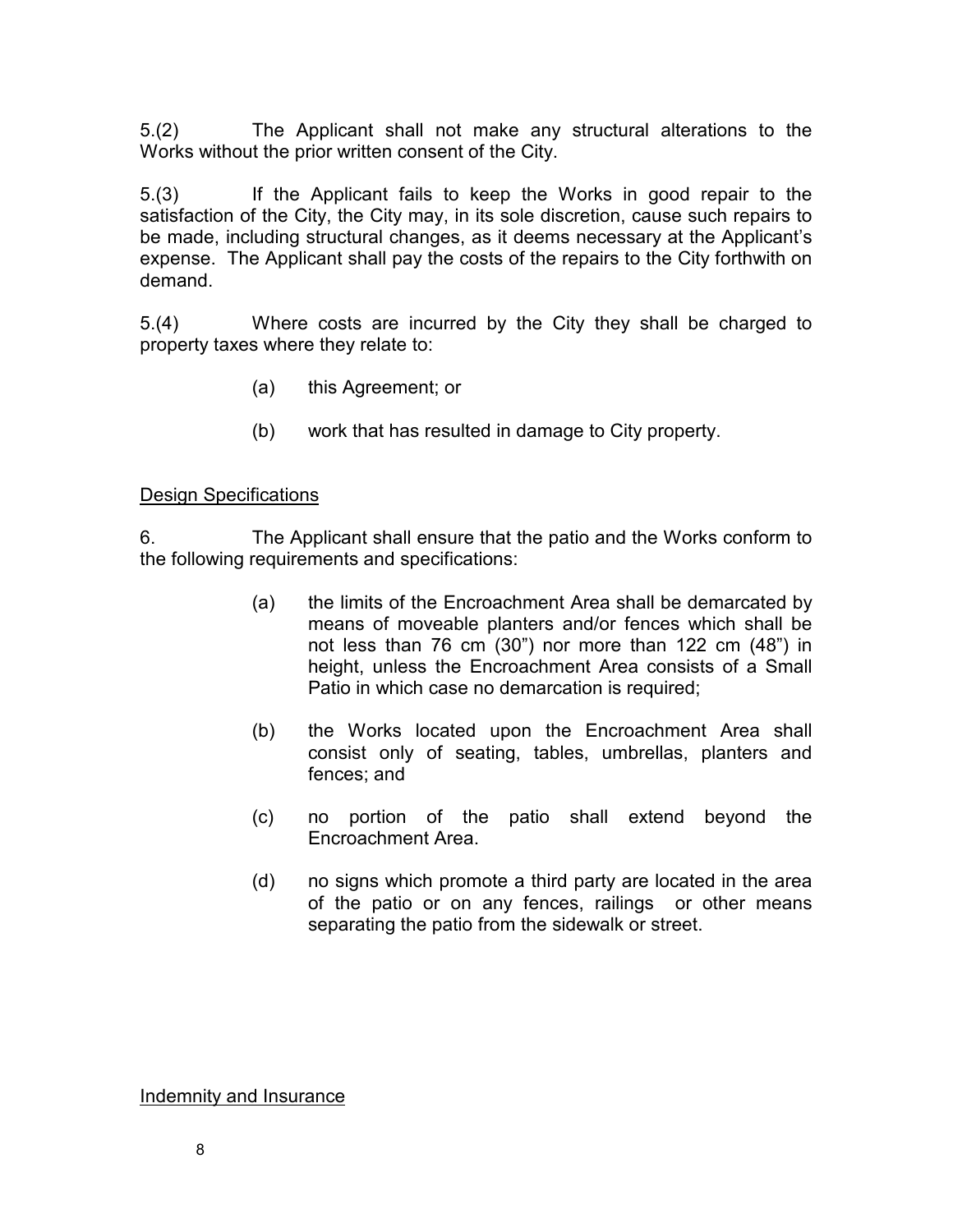7.(1) The Applicant indemnifies and holds harmless the City from all claims of any kind, however caused, whether known or unknown, arising out of or in any way connected with:

- (i) the permission to encroach granted by this Agreement;
- (ii) the existence and use of the Encroachment Area; or
- (iii) the construction, maintenance, existence, use or removal of the Works.

7.(2) The indemnity in Subsection (1) includes, without limitation, a claim for loss or injury to persons or to property due to the Applicant's negligence or to the Applicant's failure to comply with the City's bylaws or any one of them or with any provision of this Agreement.

7.(3) The Applicant shall take out and maintain, with such companies and on such terms as are acceptable to the City, at the Applicant's expense, at all times while this Agreement is in force, comprehensive general liability insurance covering without limitation premises and operations liability, and contractual liability. The limits of liability for personal injury, property damage and contractual liability combined shall be for not less than \$2,000,000 for each occurrence or such other reasonable amount as may be determined by the City from time to time for each occurrence. If liquor service is provided on the patio, the Applicant shall take out and maintain \$5,000,000 Host Liquor Liability insurance. The Applicant shall include the City as an additional insured under the policies of comprehensive general liability insurance. A cross liability clause shall be made part of the policies of comprehensive general liability insurance. All policies shall provide that they shall not expire, be cancelled or be materially changed without at least thirty (30) days prior written notice to the City by registered mail. Prior to commencement of any work hereunder, and otherwise as the City may request, the Applicant shall file with the City certified copies of each insurance policy required hereunder, or such other proof satisfactory to the City that all such policies are in force as may be applicable. Should the Applicant neglect to obtain or maintain insurance or obtain and maintain insurance as aforesaid or to deliver the policy or policies therefore to the City, the City shall have the right to, but shall not be obligated to, obtain or maintain such insurance, and the Applicant hereby appoints the City its true and lawful attorney to do all things necessary for this purpose. All monies expended by the City for insurance premiums under the provisions of this Section shall be charged to the Applicant and payable by the Applicant to the City forthwith on demand.

8. No finding of negligence, whether joint or several, as against the City in favour of any third party in an action to which the Applicant was not a party, shall operate to relieve or shall be deemed to relieve the Applicant in any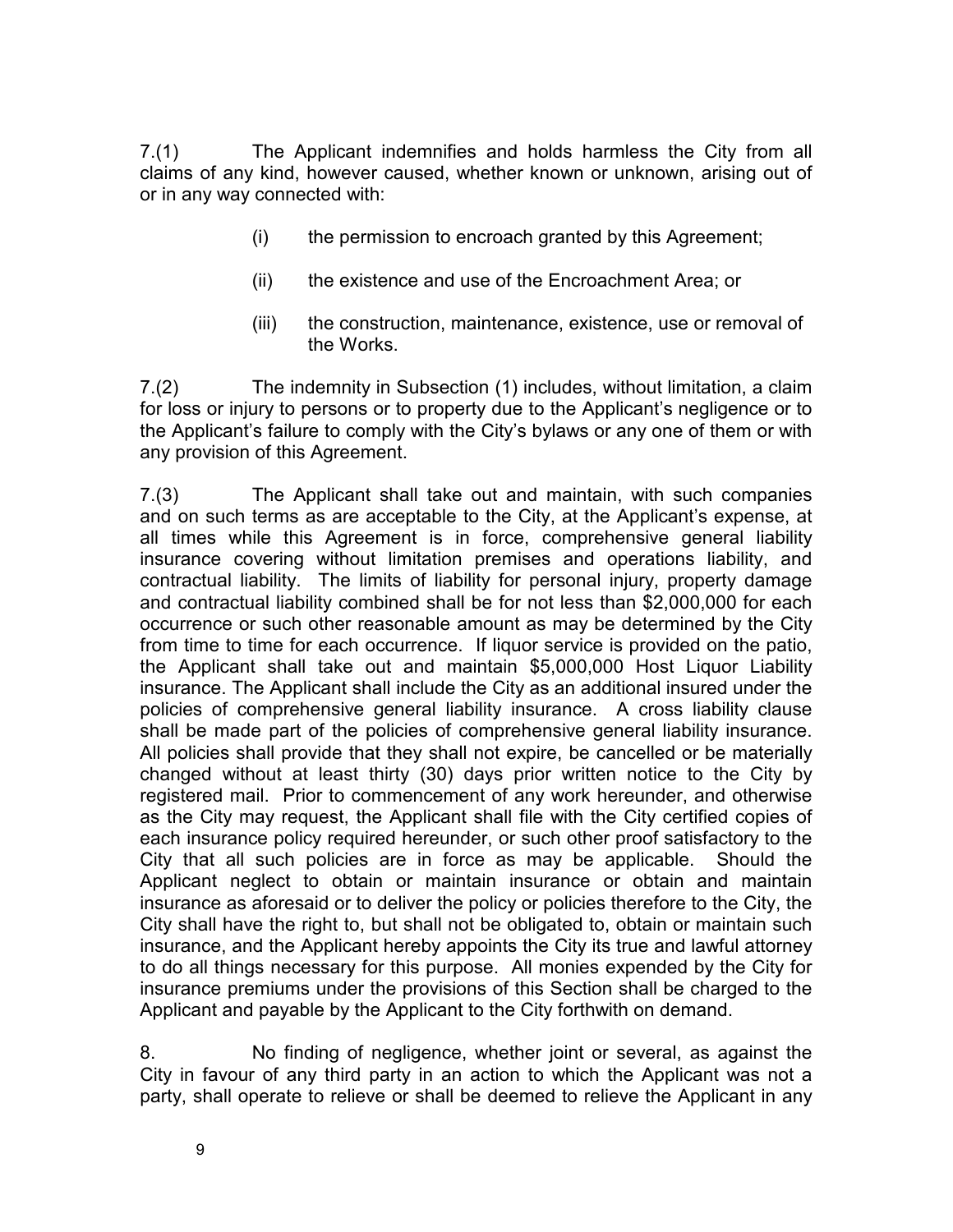manner from any liability to the City, whether such liability arises under this Agreement, under the provisions of the *Local Government Act* as amended from time to time or otherwise.

## Release

9. The Applicant releases the City from all claims of any kind, whether known or unknown, which the Applicant now has or at any future time may have, however caused, arising out of or in any way connected with the permission to encroach granted by this Agreement, the existence and use of the Encroachment Area, the construction, maintenance, existence, use or removal of the Works, or the exercise by the City of any of its rights in this Agreement.

## **Security**

10. The City retains the right on the termination of this Agreement to proceed with the enforcement of any security or indemnity provided in this Agreement or otherwise.

## **Termination**

11.(1) If the Applicant violates any provision of this Agreement or of the City's bylaws, the City may terminate all the Applicant's rights under this Agreement on two weeks' notice. If the owner fails to remove the works as required by the City, the City may in its sole discretion, cause the works to be removed at the owner's expense.

11.(2) The City, may at any time in its sole discretion, withdraw the rights it has granted to the Applicant in this Agreement and terminate the Agreement on four weeks' notice. Should the City exercise its discretion under this Subsection, then the City shall reimburse the Encroachment Fee to the Applicant, on a proportionate basis, based on the remaining portion of the year.

11.(3) On receipt of notice under Subsection (1) or (2), the Applicant shall, within the time period stated in the notice, at his or her expense, remove the Works and otherwise restore the Encroachment Area to the satisfaction of the City.

11.(4) Where the Council of the City considers that, in its sole discretion, the interest of the public in the highway on which the Encroachment Area lies makes it necessary or advisable, the Council may shorten the time limits in this Section.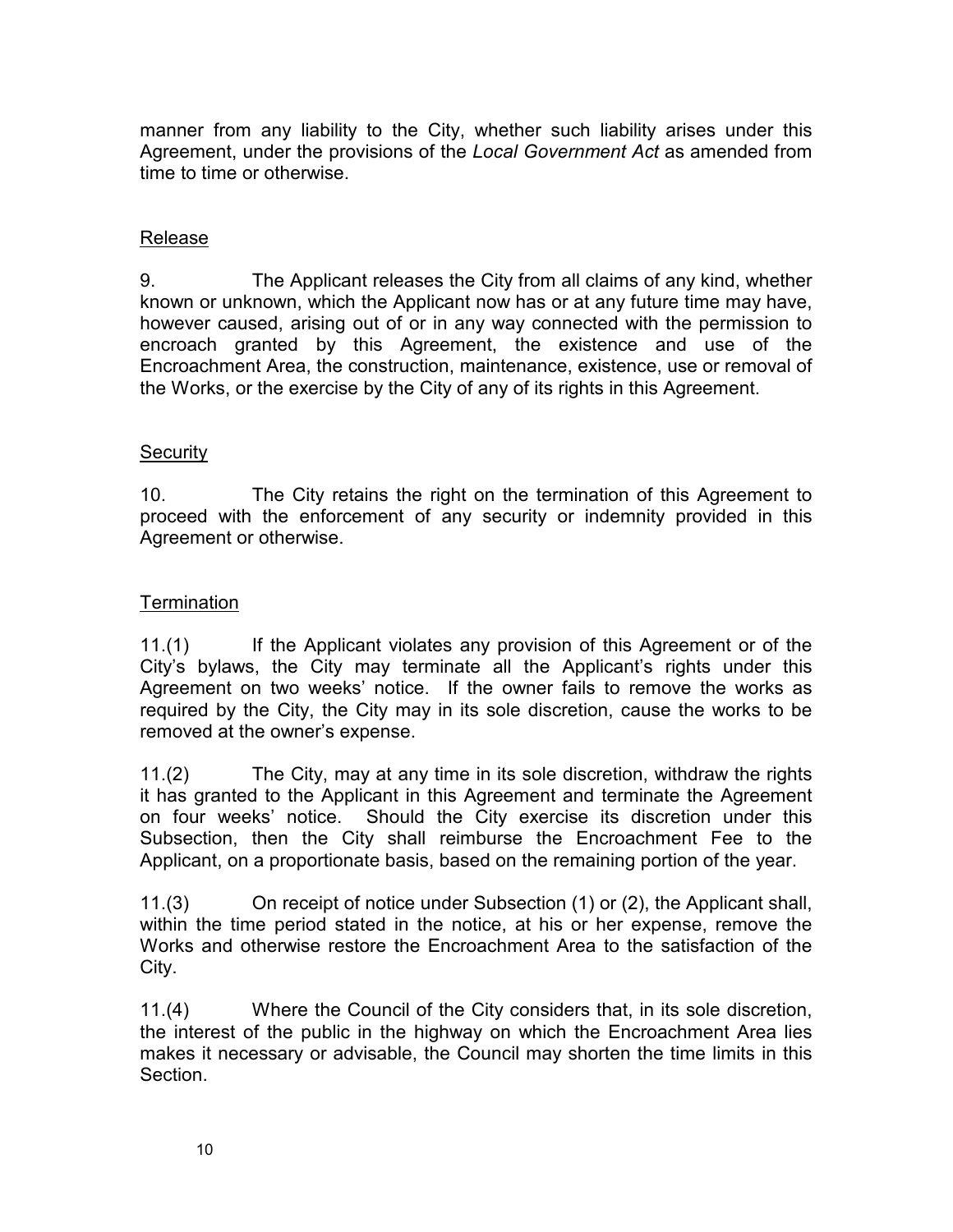#### Assignment

12. The Applicant shall not assign any of its rights and obligations arising from this Agreement without the prior written consent of the City.

## Right of Entry

13. The City's employees or agents shall have the right at any and all times to enter into and upon the Lands for the purpose of constructing, maintaining, inspecting or removing any public works or utility in the vicinity of the Encroachment Area or for the purpose of maintaining or removing the Works under this Agreement.

## Alterations to City Property and Public Works

14. In the event of any alteration or change made necessary to any meter, water service, sewer or other public works or utility in the vicinity of the Lands by the construction, maintenance, use or removal of the Works, the Applicant shall reimburse the City for whatever expenses it may incur in making the alterations or changes that are deemed necessary by the City.

#### City's Rights Reserved

15. This Agreement does not in any way restrict the right of the City at any time to widen, raise or lower the highway or boulevard abutting or adjoining the Lands, even if the effect of the alteration in width or elevation or both may be to render the Works, the Encroachment Area, or both useless for the purposes of the Applicant.

#### Licenses and Permits

16. The Applicant shall, at their expense, obtain and maintain all licenses, certificates, permits and authorizations, including applicable Provincial liquor licenses, as may be necessary and required to operate the patio.

#### **Interpretation**

17. The waiver of default by either party shall not be deemed to be a waiver of any subsequent default by that party.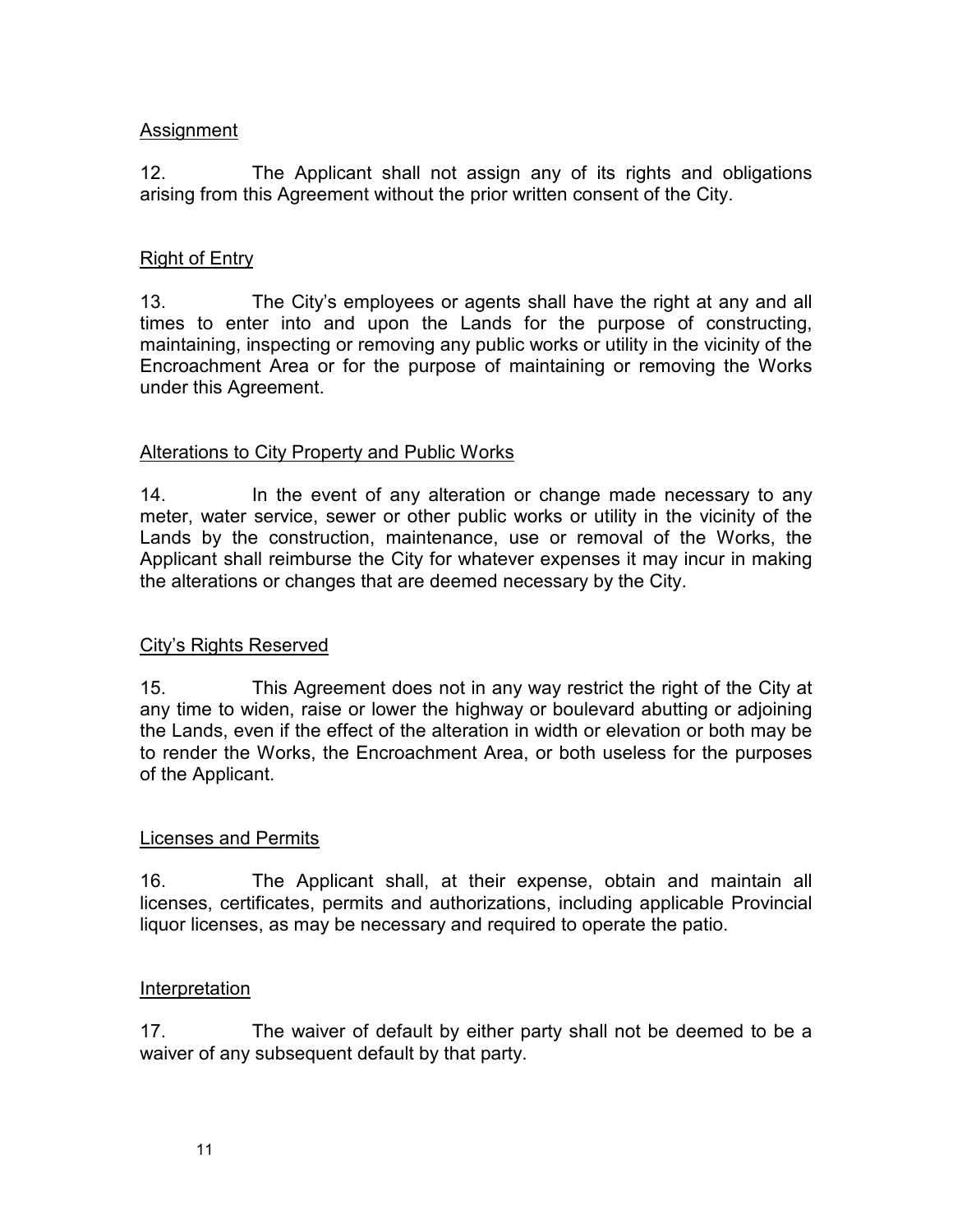18. Whenever it is required or desired that either party deliver or serve a notice on the other, the delivery or service shall be deemed to be satisfactory if and deemed to have occurred when the notice has been:

- (a) served personally, on the date of service, or
- (b) mailed by pre-paid registered mail, on the date received or on the sixth day after receipt of mailing by any Canada Post Office, whichever is the earlier, so long as the notice is mailed to the party at the address on the first page of this Agreement for that party or to whatever address to which the parties from time to time may in writing agree, except that in the event of a strike or disruption in postal service, the notice shall not be deemed to be received until actually received.

19.(1) Whenever the singular is used in this Agreement, the same is deemed to include the plural or the body politic or corporate as the context so requires.

19.(2) Every reference to each party is deemed to include the heirs, executors, administrators, successors, assigns, employees, agents, officers, elected officials and invitees of such party whenever the context so requires or allows.

20. Section headings are included for convenience only. They do not form a part of this Agreement and shall not be used in its interpretation.

21. Any opinion which the City is entitled to form in this Agreement may be formed on behalf of the City by the Director of Engineering Services, in which event the opinion of the Director shall be deemed to be the opinion of the City for the purposes of this Agreement.

22. If any part of this Agreement is for any reason held to be invalid by the decision of a court of competent jurisdiction, the invalid portion shall be severed and the decision that it is invalid shall not affect the validity of the remainder of this Agreement.

23. This agreement shall endure to the benefit of and be binding on the parties hereto NOTWITHSTANDING any rule of law or equity to the contrary.

24. This Agreement shall be governed by and construed in accordance with the laws of the Province of British Columbia.

25. IN WITNESS WHEREOF the parties have executed this Agreement under seal.

12